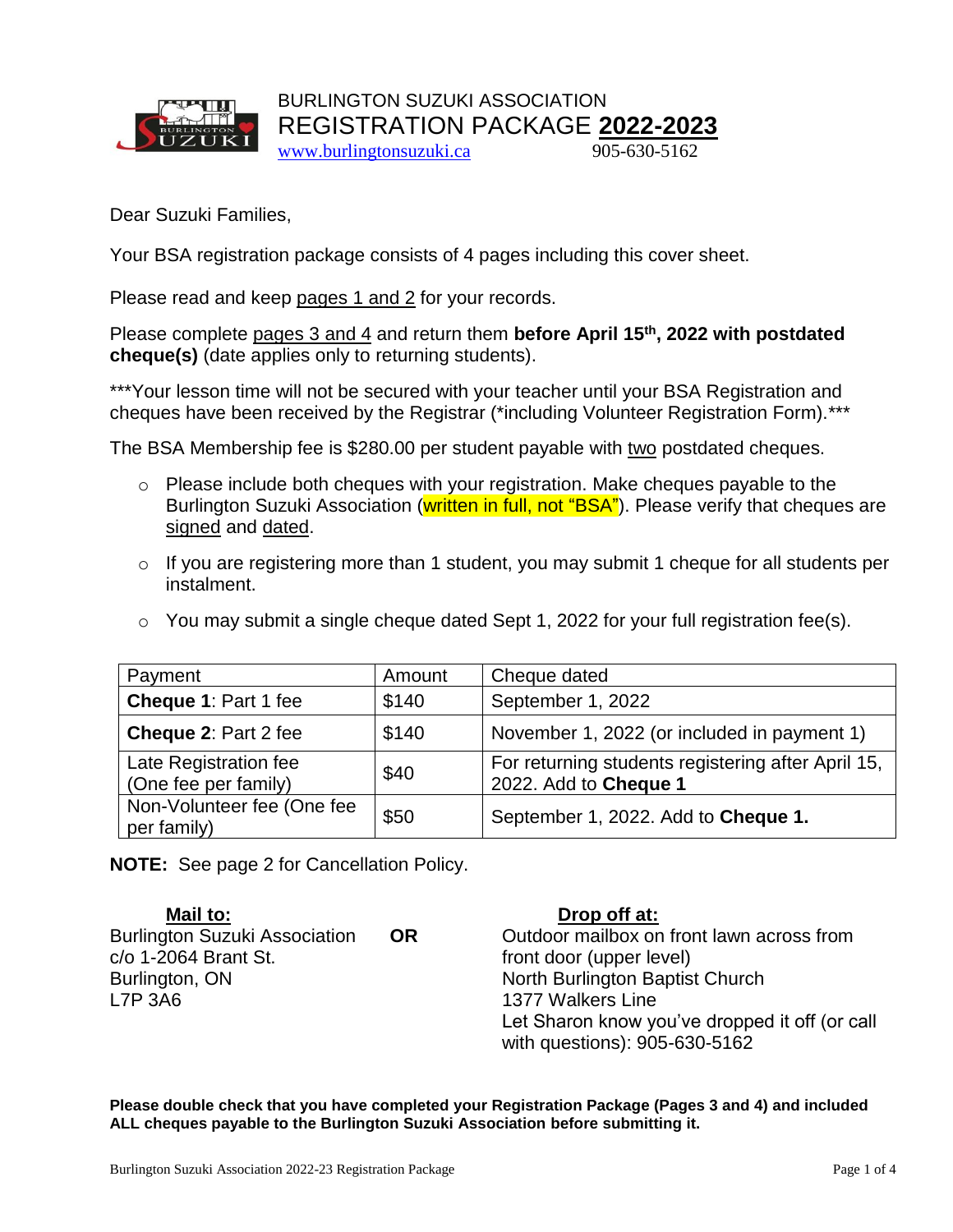

### BURLINGTON SUZUKI ASSOCIATION REGISTRATION PACKAGE **2022-2023**

www.burlingtonsuzuki.ca905-630-5162

#### *\*\*\*Please read carefully and keep this information for your records\*\*\**

**Missed lessons by the student for any reason are not made up.** If you are aware ahead of time that you will be missing a lesson, you may make arrangements to exchange with another student for that week, if possible. This is not the teacher's responsibility. **Please do NOT ask your teacher for a make-up lesson.**

**Lessons missed by the teacher for any reason will be made up.** Occasionally a teacher's schedule will be disrupted due to illness or for personal reasons; if this is the case, the teacher will reschedule your lesson. If a mutually agreeable time cannot be arranged, the teacher will refund the lesson fee for the missed lesson. \*\***NOTE: If you cancel or miss a make-up lesson, for any reason, your lesson and fee will be forfeited.**

**Scheduled lesson changes** are not accepted throughout the school year. Once a suitable lesson time has been scheduled, your teacher is not obligated to accommodate any changes for any reason.

**Snow Days** – BSA will follow the Halton Board of Education in determining school closure for inclement weather. If schools are closed, all BSA group activities for that day will be cancelled including group lessons as well as concerts. Please consult your teacher regarding private lessons. Group lessons that are cancelled due to inclement weather will not be made up. Consult with your teacher regarding their policy for private lessons.

**Lesson Length -** Please discuss this with your teacher. Usually Book 1 students require 30 minutes, Book 2 and 3 require 45 minutes, and Book 4 and up require 1 hour.

**Group Lessons are Mandatory.** Group lessons are an essential part of the Suzuki method. Practicing parents are expected to attend group lessons with their children. **Note: If you choose not to participate in group lessons for any reason, your BSA fee will not be reduced.**

**The Education Act** of the Government of Ontario (1990) provides the opportunity for students in Ontario schools to receive music instruction, often by a private music teacher and to be excused from attendance at school. In Chapter E2, Part 11, Statute 21.2(e) of the Education Act Revised Statutes of Ontario, it states: School attendance may be excused when "the child is absent from school for the purpose of receiving instruction in music and the period of absence does not exceed one-half day in any week." (Government of Ontario, 1990, p. 36)

**Solo Friday:** All registered students are invited to participate in one Solo Friday per year. If your child graduates a Suzuki book, he/she may participate in two Solo Fridays. Twinkle graduates perform their twinkles at group lesson only. All students must be prepared to perform their piece at the Solo Friday recital. If your child is performing at the Solo Friday recital, he/she will have a reserved seat at the front of the church in performance order and will return to this seat when finished performing until all performances are finished. We request that the audience is quiet during each child's performance.

**Communications**: Please visit our web site at [www.burlingtonsuzuki.ca](http://www.burlingtonsuzuki.ca/) which includes announcements, upcoming events, teacher contact information and much more!! Event flyers are also provided throughout the year. Look for information on our Bulletin Board in the rear entrance at NBBC. Some reminders are sent by e-mail, therefore, please print your e-mail address on your registration form.

**Dress Code:** There is a dress code for public performances. Please avoid sport shoes and jeans. Please see web site at [www.burlingtonsuzuki.ca](http://www.burlingtonsuzuki.ca/) for more concert wear information.

**Cancellation Policy:** Cancellations received in writing before September 1, 2022: your cheque(s) will be destroyed, or returned for a \$40 administration fee. Cancellations received in writing between September 1 and September 30 will be reimbursed but a \$40 administration fee will apply. Refunds will NOT be considered after September 30<sup>th</sup>.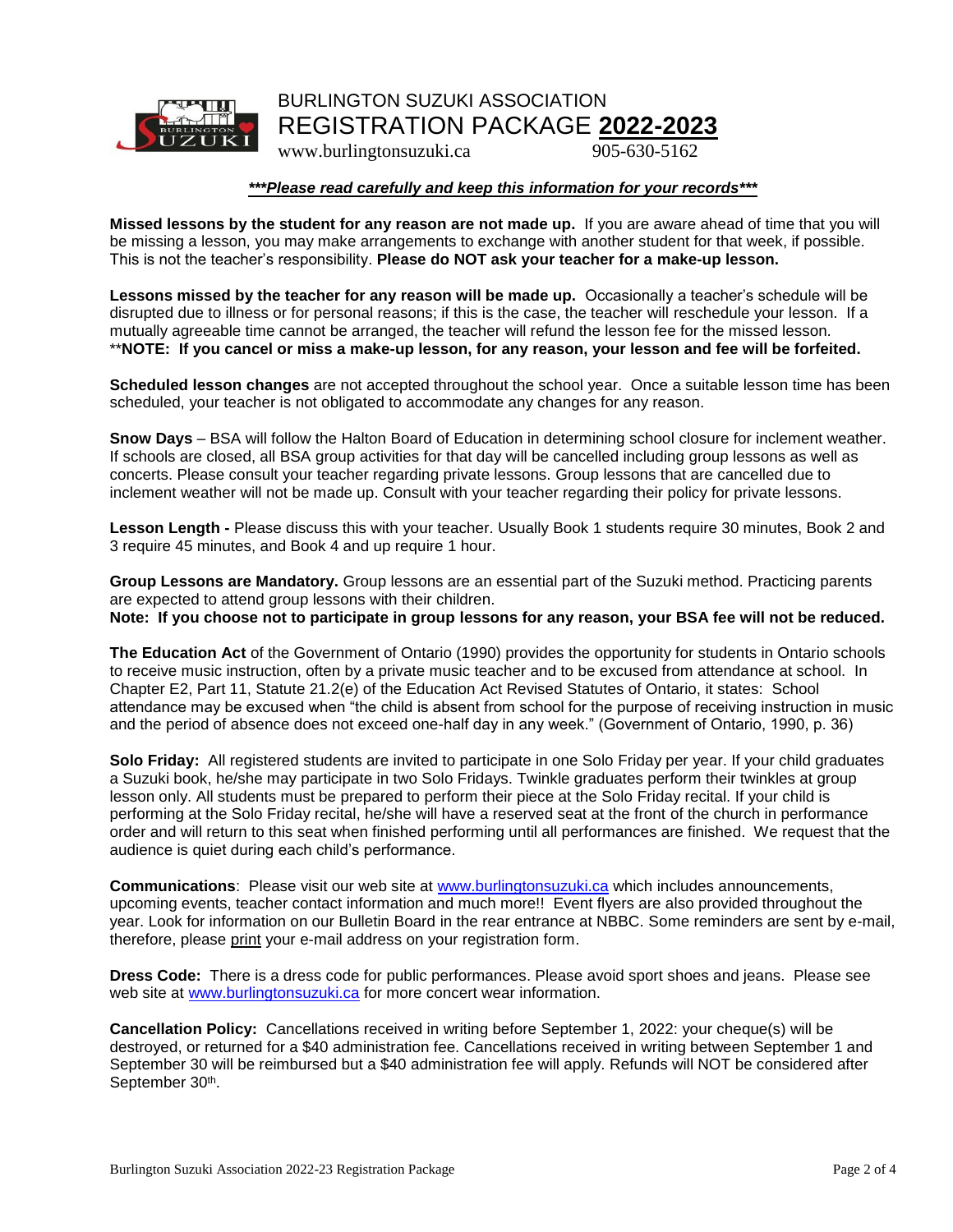

# BURLINGTON SUZUKI ASSOCIATION **Individual Registration Form 2022-2023**

#### $=$  1  $\mathbf{I}$ **One Form Per STUDENT** $\blacksquare$ T. ----------------**|**

Please complete 1 registration form per student and include ALL cheques (including postdated cheques) before submitting to your teacher. Incomplete registrations will be returned and lesson times will not be secured.

|    | Surname                                                                                                                                                                                        | <b>First Name</b>                                                                                                | <b>Birth Date</b>                               |
|----|------------------------------------------------------------------------------------------------------------------------------------------------------------------------------------------------|------------------------------------------------------------------------------------------------------------------|-------------------------------------------------|
|    | <b>Address</b>                                                                                                                                                                                 | City                                                                                                             | <b>Postal Code</b>                              |
|    | Phone #                                                                                                                                                                                        | E-mail (we occasionally send out emails about important BSA events to you throughout the year)                   |                                                 |
|    | Instrument                                                                                                                                                                                     | Teacher                                                                                                          |                                                 |
|    | <b>Practicing Parents Name(s)</b>                                                                                                                                                              |                                                                                                                  |                                                 |
|    | Suzuki Book #                                                                                                                                                                                  | <b>Last Polished Piece</b>                                                                                       |                                                 |
|    |                                                                                                                                                                                                | ****BSA Membership Fee                                                                                           | <b>Amount Due****</b>                           |
| 1. |                                                                                                                                                                                                | <b>Cheque 1: BSA Part 1 fee is \$140 post dated Sept 1, 2022.</b>                                                | $\#$ Students $X$ \$140 =                       |
| 2. |                                                                                                                                                                                                | <b>Cheque 2:</b> BSA Part 2 fee is \$140 post dated Nov 1, 2022 (or<br>can be included in Cheque 1 dated Sept 1) | # Students _____ $X $140 =$ ____________        |
| 3. | If your BSA fee is received after April 15, 2022 an additional \$40<br>is due (applies only to returning students) September 1, 2022<br>(add to Cheque 1 fee; 1 fee per family)                |                                                                                                                  | *After April 15 2022 + $$40 =$                  |
| 4. | If you cannot volunteer, please sign the attached volunteer<br>Registration form and submit an additional fee of \$50 due<br>September 1, 2022 (add to <b>Cheque 1</b> fee) (1 fee per family) |                                                                                                                  | *Non-volunteer + $$50 =$                        |
| 5. |                                                                                                                                                                                                | Make cheques payable to Burlington Suzuki Association (not<br>BSA). Write student's full name on the cheque.     | *Total BSA fee = $\_\_\_\_\_\_\_\_\_\_\_\_\_\_$ |
|    |                                                                                                                                                                                                | *A \$20 service charge will be applied to all NSF cheques.                                                       |                                                 |
|    |                                                                                                                                                                                                | New families: How did you find out about the BSA? _______________________________                                |                                                 |
|    | Note:                                                                                                                                                                                          |                                                                                                                  |                                                 |
|    |                                                                                                                                                                                                | Please sign here if you do NOT wish your child to be photographed for BSA Promotional materials                  |                                                 |